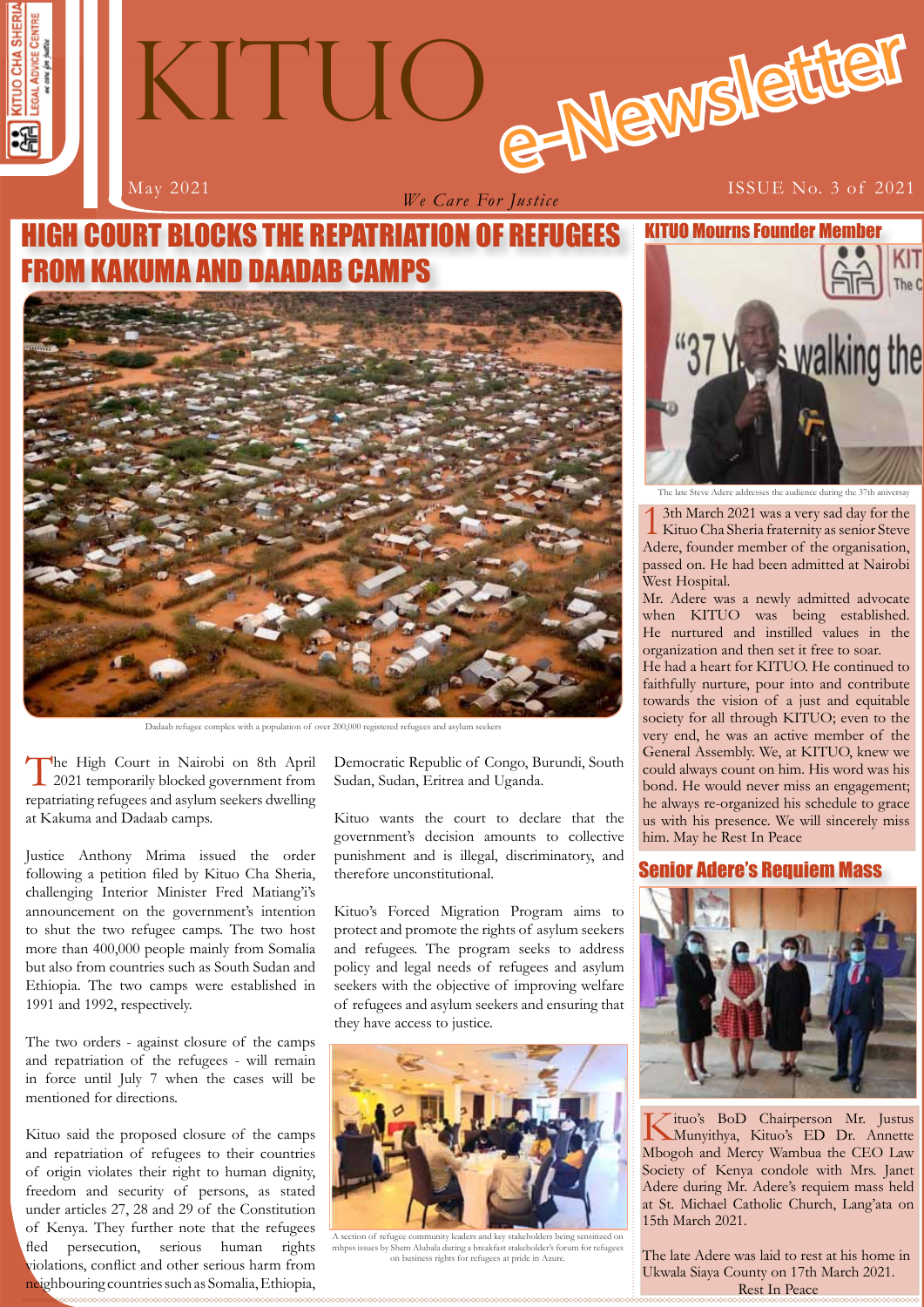

## Refresher Training for Community Paralegals in Marereni, Kilifi County



Adika facilitating constitutional law during the refresher training for community paralegals in

Meeting with Justice Centres Coordinators

Marere Kilifi county

Kituo Cha Sheria conducted five-day refresher training for 25 community paralegals in Marere Kilifi county.

The training that was conducted between 19th to 23rd march 2021 saw the Paralegals taken through various topics including introduction to paralegalism; qualities and skills of a community paralegal, Sexual and Gender Based Violence, Environment and Land Court and the procedures and alternative Dispute Resolution methods in Kenya i.e. Mediation, Negotiation,

Arbitration and Conciliation. ADR and Traditional Dispute<br>Resolution Methods (TDRM) Resolution Methods processes contribute to enhanced access to justice by all, and in particular among the poor people; enhanced access to justice also strengthens the rule of law. Another session undertaken was on land and environmental law with participants being taken through the new land laws, types of ownership in land, and an overview on the National Land Commission.

#### Training on Refugee Business Rights



ders, refugees in business and representatives from refugee led organization training on refugee business rights at pride inn Azure Westlands Nairobi.

On 11th march 2021 Kituo Cha Sheria through the Forced migration Programme conducted a training of trainers on refugees' business rights at pride inn Azure Westlands Nairobi.

The one-day training workshop saw 30 participants composing of refugee leaders, refugees in business and representatives from refugee led organization trained on refugee rights, mental health services for refugees as well as the procedures of accessing

services including work permits, KRA Pin among others.



### Vigil at Likoni Ferry, Mombasa County



Kituo's AGCP staff together with coordinators of the prison justice centres during a virtual meeting

Kituo Cha Sheria on 15th March 2021 held a virtual consultative meeting with coordinators of the prison justice centres on the 2021 calendar and strategies to improve legal aid services to inmates and remandees.

Through the support from the Netherlands Embassy, Kituo

currently provides administrative support to 6 prison justice centres across the country. Additionally, we also sensitized the inmate paralegals on emerging legal strategies that enable them to in turn support the larger community within the

correctional facilities.



Members from the Civil Society Organizations light candles as an act of remembrance or as a prayer for the souls of 157 Kenyans who died from excessive use of force by the police in 2020.

Kituo Cha Sheria on 25th March 2021 participated in a vigil at the Likoni Ferry in honour of 157 Kenyans who died from excessive use of force by the police in 2020.

The vigil came at the backdrop of the launch of the 2020 Missing Voices Audit Report on Police Killings at the Mama Ngina Amphitheatre. Kituo remains steadfast in providing legal aid services to the poor and marginalised in our society. Link to the report: https:// missingvoices.or.ke/.../thebrutal-pandemic-report/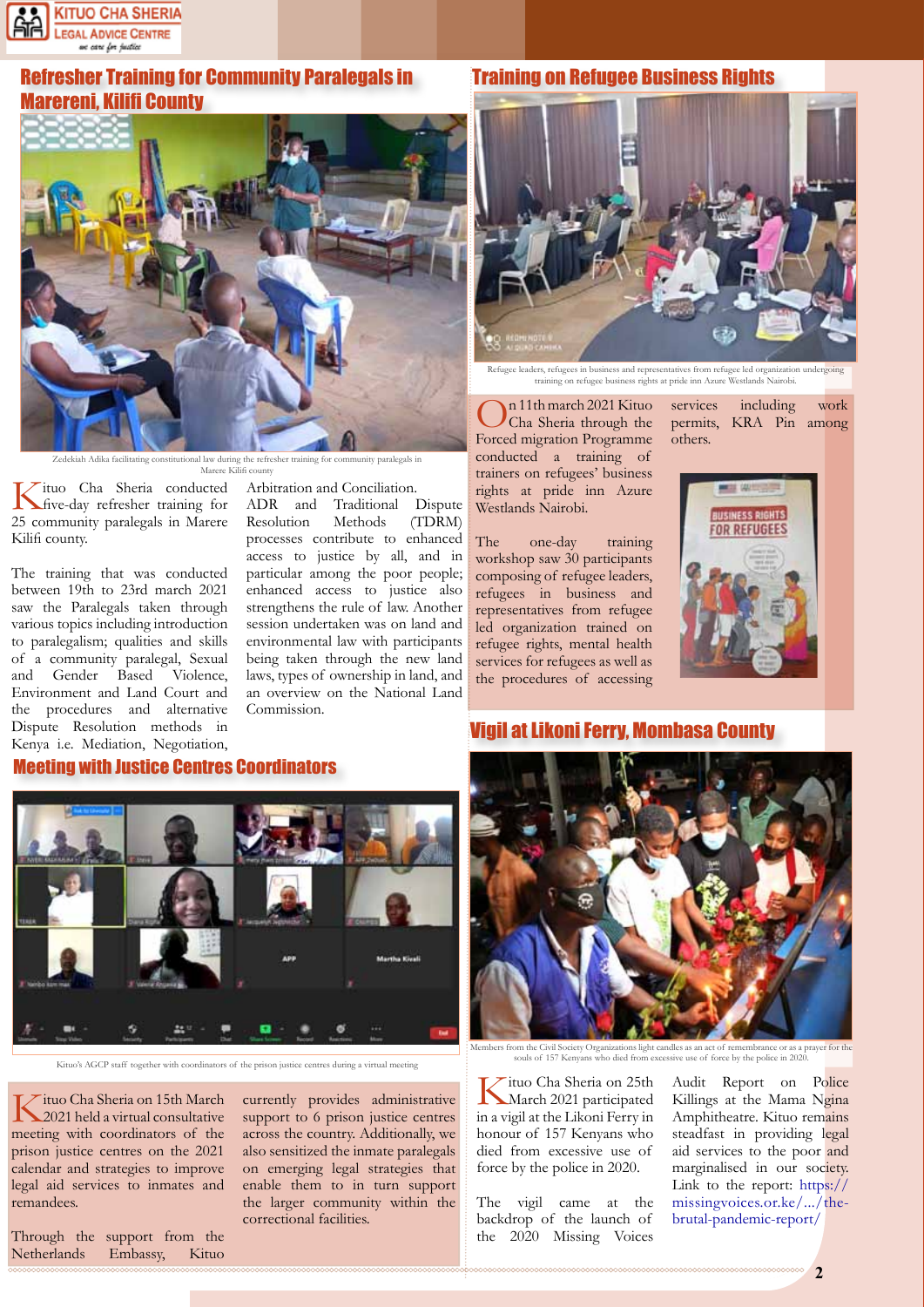#### Paralegals Refresher Training at Manyani Prison



paralegals and prison officers in Manyani prinson undergoing refresher training facilitated by Kit Sheria officer in Mombasa.

Kituo Cha Sheria conducted one-week training for 30 prison paralegals and 5 prison officers in Manyani prinson. The trainings sought to empower the prisoners to enable them access justice with emphasis on fundamental human rights, legal representation and the judicial procedures.

The two facilities house Kituo supported Prison Justice Centres managed and run by trained paralegals to assist other inmates self-represent themselves in court, offer legal advice to the other inmates, educate them on criminal law, give guidance on how to confidently represent themselves in court and empower the entire prison community.

access to justice for the poor and marginalized in detention centres through establishment of prison justice centers and are supported by the Royal Dutch Embassy.

The training ended with a colorful graduation ceremony that saw the prison paralegals comprising of inmates and prison constables awarded certificates after the one week-long intensive paralegal training.

Kituo has played a big role in supporting and providing technical assistance on legal matters that need the attention of an advocate. The prison justice centre have recorded major milestones since their launch with many petitions of appeal lodged to various High Courts within the Western Kenya region pending hearing and determination.

The refresher trainings are activities in support of promoting

#### Mental Health session in Ruiru in Kiambu County



Kituo's Alice Kwenda taking participants through the mental health Support session at Kawangware

Kituo Cha Sheria is sensitizing<br>the refugee communities in Ruiru Eastleigh and Kawangware on Kituo's role with the focus on mental health Support. This activitty was lead by the

Mental Health & Psychosocial Support (MPHSS) team.

Covid-19 pandemic has put pressure and is heavily weighing down on the mental health of the community at large.

More so for the refugees, migrants and asylum seekers who

are avulnerable community! It is forthis reason that Kituo MHPSS team decided to visit tto visit the refugee communities residing in Ruiru, Eastleigh and Kawangware regions.

The activity was supportted by GIZ Kituo's psychosocial team sensitizing the refugee communities in Ruiru Eastleigh and Kawangware on Kituo's role with focus on mental health Support.

## Complaint to EACC on inhuman demolition and destruction of property



Zedekiah Adika programme officer at Mombasa regional office in company of Coast Land Non State Actors addressing the Press at the Mombasa Law Court.

On 10th March 2021, Kituo Cha Sheria in collaboration with Coast Land Non State Actors shared a formal complaint to EACC on the matter of inhuman demolition and destruction of property by Officers of the County Government of Mombasa. We later on addressed the Press at Mombasa Law Court on the matter.

We have monitored the process of regeneration of County Government of Mombasa ever since we went to court in 2016, in Petition 39 of 2016. Since then, there has been a lot of progress attained in the course. The recent evictions would have been worse if we kept quiet.

However, a number of things still remain distasteful despite the progress, some of which include the failure by the County

to share documents as directed by the Court, the inhumane manner in which the evictions were carried out and the question of ownership of part of the land which have been hived out.

As it stands, whether the land in Buxton is converting to private hands is another question. It is only the contract between County and private developer which speaks to this. When we sought for it, we received a response two weeks ago, indicating that the procurement process wasn't complete and hence the County could not share it with us.

All the tenants are merely hopeful to return to the land, however, there was no return to place formula or agreement signed as earlier intended.

#### Workshop on Legal Aid Act, 2016



 $\bigodot$ n 8th march 2021 Kituo workshop at White Rhino Hotel in Mombasa to take stock of the Legal Aid Act 2016 and its status of implementation. nt during the training on Legal Aid Act at the White Rhino Hotel

In attendance were officers from the National Legal Aid

**33 <sup>3</sup>** of paralegal training curriculum. Services, paralegals from Kicodi, Stretchers Youth Organization, Wema Justice Centre and Shimo La Tewa Prisons. Key concerns that were raised in the meeting include the status of the Legal Aid Fund and the establishment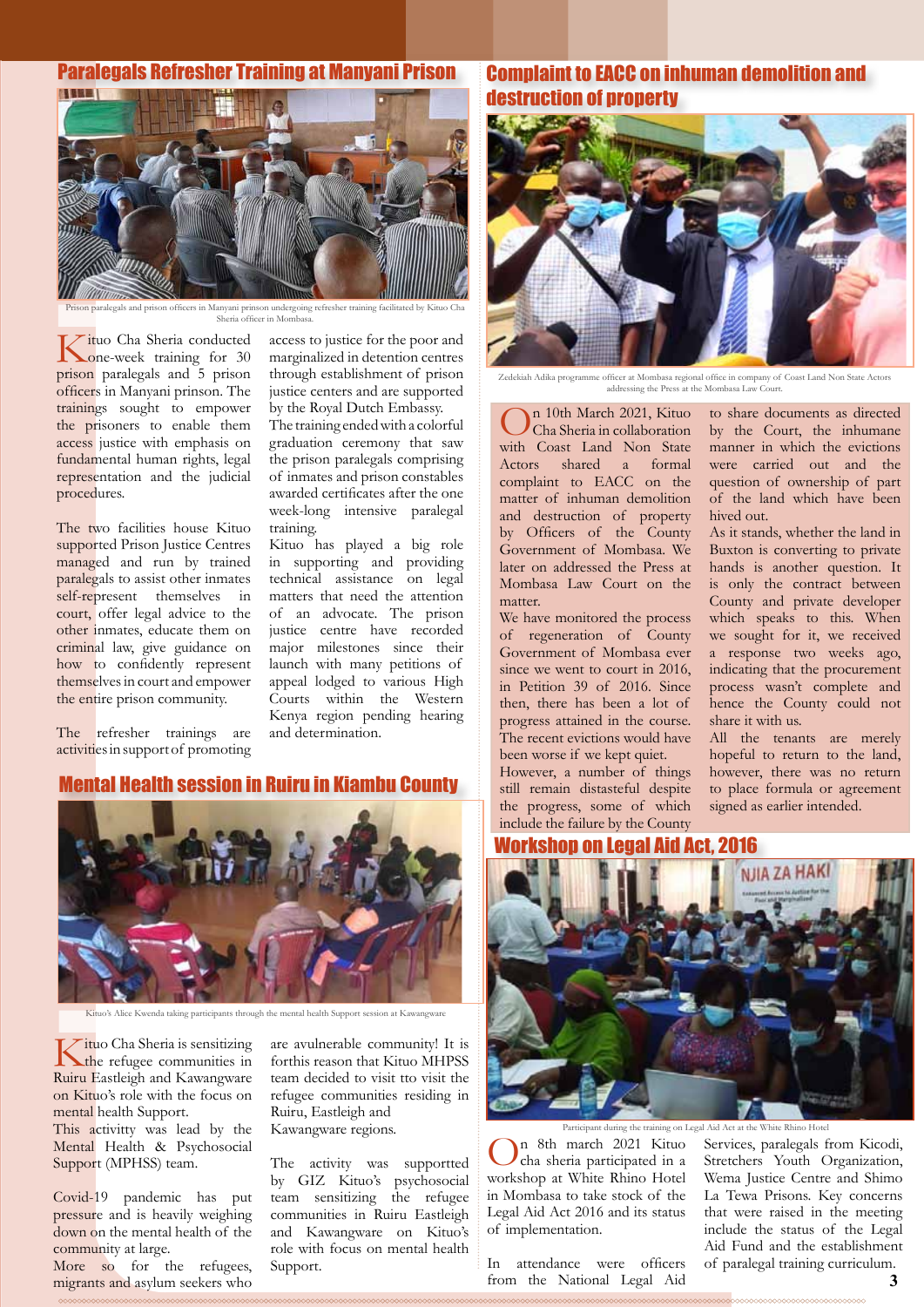

# Webinar with African Centre of Exellence (ACE)



hearings.

Panelists:

Kenya

Ghana

for legal representation or court

Moderator: Dr. Annette Mbogoh, Executive Director,

1. Clifford Msiska, National Director of the Paralegal Advisory Service Institute and ACE-AJ Chairperson- Malawi 2. Justus Munyithya: Chair of the board of Kituo cha Sheria-

3. Mina Mensah: Director, Commonwealth Human Rights Initiative, Africa Office( Accra)-

4. Simeon Koroma, Esq: Executive Director: TIMAP for

Justice- Sierra Leone

Kituo cha Sheria, Kenya

Kituo Cha Sheria in collaboration with africa centre of excellence on Tuesday, 30th March 2021 conducted a webinar that focused on the Critical Role of Mediation in Bridging the Access to Justice Gap.

Mediation provides the courts and litigants an affordable, efficient option to resolving many disputes. Mediation is one of a few ways to deal with resolving disputes. It contrasts from the antagonistic resolution process by temperance of its simplicity, familiarity, flexibility, and economy.

Mediation gives the chance to parties to concur terms and resolve issues without anyone else, without the requirement

#### Kituo Staff Care: Yoga Session



Kituo Staff during a YOGA session at the Head office

Kituo Cha Sheria through the Mental Health and Psychological Support Services (MHPSS) which is under the Forced Migration Programme held a self-care session for Kituo's FMP and Head Office staff on 26 March 2021 at Kituo grounds.

The activity allowed KITUO staff to take some time off work in order to focus on their own psychological well-being. The staff participated in an array of activities led by MHPSS team included a yoga session which

are important in providing emotional and physical care. This is a regular activity conducted by MHPSS which offers support to KITUO staff to ensure that they are psychologically and emotionally healthy to effectively perform their duties owing to the nature of work done by Kituo. Staff care Yoga session at head office conducted by yoga trainer supported by MHPSS team. This is a monthly session that is alternated by staff debrief sessions and is supported by GIZ

## Validation Workshop for Legal Aid providers network



legal aid providers pose for a group photo after attending their validation workshop

Kituo Cha Sheria on 12th March 2021 participated in a validation workshop for legal aid providers in Kenya. The workshop that took place at Four Points by Sheraton Hotel in Nairobi brought together legal aid providers from Nairobi, Mombasa, Kisumu, Nakuru and Eldoret regions who validated the Terms of Reference for legal aid providers in Kenya who wish to work with the National Legal Aid Service (NLAS).

The issues of the accreditation of legal aid providers and the administration of the Network topped the agenda of the meeting with members agreeing that accreditation of legal aid providers is paramount especially paralegals. This will ensure the quality of the legal service they would offer as well as to ensure there was accountability. Members also agreed that NLAS would chair the Kenyan network with the state and non-state holders being involved in the administration.

Participants also discussed ways in which NLAS could make pro bono lucrative specially to advocates and some of the suggestions made were issuance of Continuous Professional Development (CPD) points for the pro bono services they offer through collaboration with the

# MHAKI "Haki Mkononi"

KITUO clients and members of the public can access legal advice and information simply by sending an SMS to 0700777333. Send your legal question and include your name and location.

Law Society of Kenya with a special focus on newly admitted advocates, awards of recognition and training opportunities for advocates who take on cases pro bono. Participants from the academia field proposed that law universities were a good ground to empower legal aid providers.

The workshop that was organized by the National Legal Aid Service (NLAS) in conjunction with International Commission of Jurists (ICJ) also saw members discusse some of the terms that would be included in the Memorandum Understanding between NLAS and the Kenyan network of legal aid providers.

Other issues that emerged were the legal status of the network, financial arrangements for resource mobilization,<br>partnership with other partnership with other stakeholders, dispute resolution, duration of the MOUS and the administrative structure of the network.

Kituo Cha Sheria was represented by Tracy Wachira, a legal Officer. Kituo in its work of promoting access to justice, commited to continue offering free legal aid services and work closely with NLAS to ensure it can reach as many Kenyans as possible.